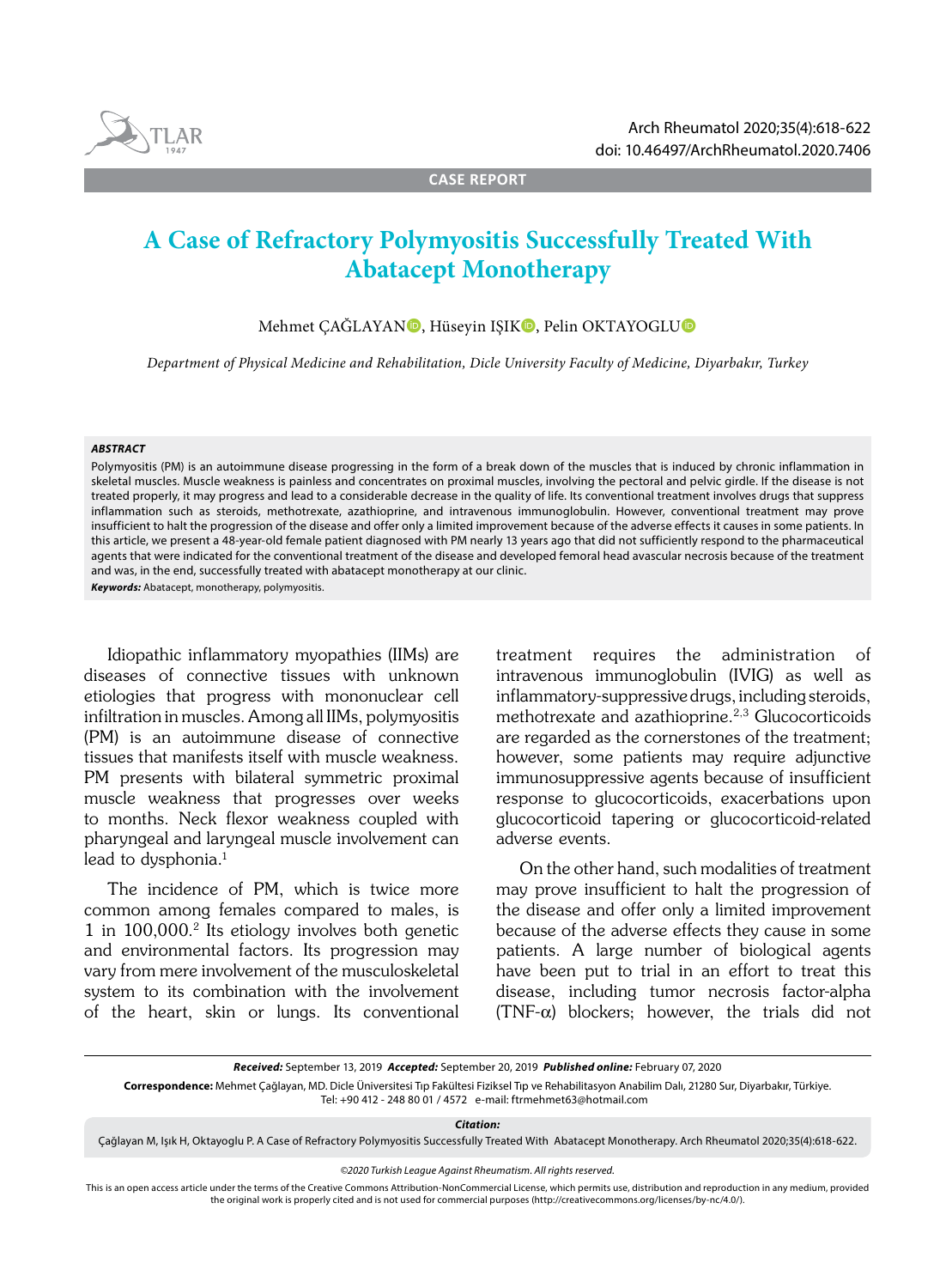give promising results to be referenced in the relevant guidelines. Abatacept is a recombinant CTLA4-immunoglobulin (Ig) fusion protein and an agent that selectively suppresses T-cell activation through the cluster of differentiation (CD) 28:CD80/86 pathway. Even though the literature contains numerous studies (case studies and series of a small number of cases) concerning the use of abatacept in the treatment of PM, none of such studies employed this agent in the form of a monotherapy.3-6

In this article, we present a case diagnosed with PM that did not sufficiently respond to neither biological agents, namely rituximab, nor pharmaceutical agents that were indicated for the conventional treatment of the disease and developed femoral head avascular necrosis because of the corticosteroid treatment.

## CASE REPORT

A 48-year-old female patient presented to our outpatient clinic two years ago with complaints of severe muscle weakness. She stated that muscle weakness had been troubling her for more than 10 years and she had presented to a hospital with muscle weakness, fatigue, and respiratory distress at the time. The epicrisis drafted for the patient back then showed the proximal muscle strength in both upper and lower extremities to be between  $\frac{2}{5}$  and  $\frac{3}{5}$  as identified in physical examination. No family history was indicated in the given report. According to the laboratory analyses, the patient had a creatine kinase (CK) level of 4,267 (29-200 U/L) and tested negative for antinuclear antibodies and extractable nuclear antigens. Electromyography findings were suggestive of inflammatory myopathy in the proximal muscles of both lower and upper extremities. Furthermore, muscle biopsy performed back then led to the observation of necrosis in the deltoid muscle fibers, which was considered to be suggestive of PM. Neither thoracic computed tomography nor electrocardiographic examination indicated pathologies. At the time, the patient was put on a 1,000 mg/day of methylprednisolone treatment for three days, and the treatment was continued with 1 mg/kg/day of methylprednisolone and 15 mg/week of methotrexate, and the dose of methylprednisolone was gradually reduced to 4 mg/day. The patient benefited from the treatment to a certain extent; however, she had to come back to the clinic within eight months because of recurrence of the previous complaints, upon which hydroxychloroquine was added to her treatment regimen. Nine years ago, the clinic shifted to 1 mg/kg/day of prednisolone and 3 mg/kg/day of azathioprine because of insufficient improvement in the patient's condition. Seven years ago, subcutaneous administration of 15 mg/week of methotrexate was added to her treatment regimen, upon which the patient suffered further deterioration and muscle weakness and received a course of intravenous immunoglobulin, followed by 40 mg/day of leflunomide in the next years. She also received 1,000 mg of intravenous ritixumab twice with a two-week interval nearly a year ago. No positive effects were observed after these treatments, and the CK levels of the patient was identified to be above 1,000 U/L all the time, ranging between 1,000 and 4,000 U/L. A written informed consent was obtained from the patient.

The patient received a total hip replacement because of aseptic necrosis in the right femoral head that developed due to the use of steroids. Our physical examination indicated the muscle strength to be  $\frac{1}{5}$  in the proximal side of the bilateral upper extremities and  $\frac{2}{5}$  in the proximal side of the lower extremities. There were no marked findings of atrophy in the muscles. We found the body mass index to be  $30 \text{ kg/m}^2$ . With a level of CK at 3,025 U/L, the patient was put on a monotherapy regimen of 125 mg/week of abatacept. After two months of treatment, muscle strength was found to be  $\frac{3}{5}$  in the upper extremities and  $\frac{4}{5}$  in the lower extremities, and the CK level dropped to 1,950 U/L (Figure 1). Muscle strength was found to be  $\frac{3}{5}$  in the upper extremities and  $\frac{4}{5}$  in the lower extremities in the fourth month of the treatment, with CK level coming down to 1,200 U/L. Her examinations at month eight showed a muscle strength of  $\frac{4}{5}$  in both upper and lower extremities and a CK level of 1,003 U/L. The patient was put on resistance exercises. The whole cycle of a 12-month treatment was completed in November 2018 with full muscle strength achieved and a CK level of 484 U/L. The patient, who is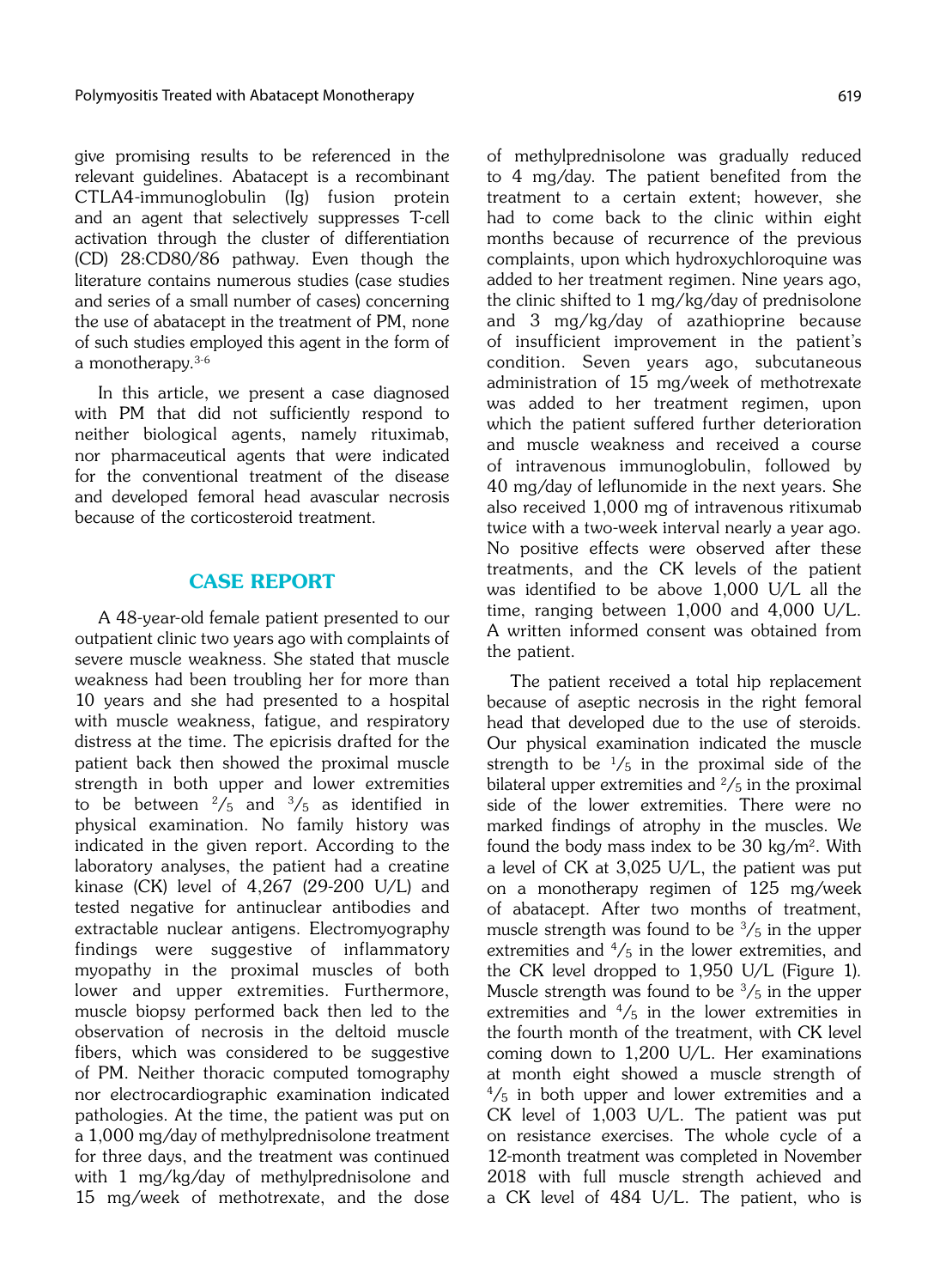

Figure 1. Creatine kinase levels at the patient's control dates. CK: Creatine kinase.

being regularly followed-up, is still receiving a monotherapy of 125 mg/week of abatacept, and her condition is stable.

## **DISCUSSION**

Polymyositis is an autoimmune disease progressing in the form of a breakdown of the muscles that is induced by chronic inflammation in skeletal muscles. Although its etiology is unknown, the most commonly acknowledged hypothesis is the destruction of muscle fibers mediated by T lymphocytes.7 Biopsy findings are characterized by a dense infiltration of muscle fibers by inflammatory cells composed mostly of CD8+ T cells and macrophages and the damage arising from such infiltration.8

Steroids constitute the building block of the treatment. On the other hand, addition of conventional immunosuppressive agents such as methotrexate or azathioprine to the treatment regimen leads to improved efficacy and reduction in the dosage of steroids required. Patients refractory to treatment are, on the other hand, treated with IVIG.<sup>9,10</sup> Nevertheless, such drugs may either cause adverse effects or prove insufficient to halt the progression of the disease. Conventional immunosuppressive agents can lead to such complications as osteoporosis, bone marrow suppression, hyperglycemia and aseptic necrosis. Our case had, in fact, benefitted from steroids; however, she had also developed femoral head aseptic necrosis because of these agents. Despite administration of conventionally indicated drugs, high CK levels and muscle weakness persisted in the patient. Use of biological agents is recommended in cases refractory to the conventional treatment of PM. Rituximab is

the most commonly trialed biological agent in this context. A previous comprehensive study (rituximab in myositis) showed rituximab to be effective in the majority of refractory patients.<sup>11</sup> Rituximab was reported to be a good option in patients who were not respondent to or fit for conventional treatment.

T lymphocytes are observed to play a key role in both the onset and the persistence of inflammation in PM. This observation leads to the consideration that abatacept may be effective in the treatment of this disease as it is a recombinant CTLA4-Ig fusion protein that provides for the inhibition of T lymphocyte  $\text{costimulation}$ .<sup>12,13</sup> The literature contains numerous studies (case studies and series of a small number of cases) concerning the use of abatacept in the treatment of PM. However, such studies all combined abatacept with other immunosuppressive agents. Tjärnlund et al.4 administered a combination of abatacept and conventional disease-modifying antirheumatic drug in 20 patients diagnosed with PM and dermatomyositis and reported improvements in the results of manual muscle testing and patient activity in half of the patients. Furthermore, Musuruana and Cavallasca<sup>5</sup> reported a dramatic response from a patient receiving methotrexate and azathioprine combined with abatacept. In a case report, Maeshima et al.<sup>6</sup> found abatacept to be effective in a patient that did not respond to any biological agents, including a TNF blocker and tocilizumab. Nevertheless, none of these studies administered abatacept in the form of a monotherapy.

The present case had a CK level decreasing from 3,025 to 2,048 within two months after the initiation of abatacept monotherapy. After about two years, the CK level dropped to 484 U/L, and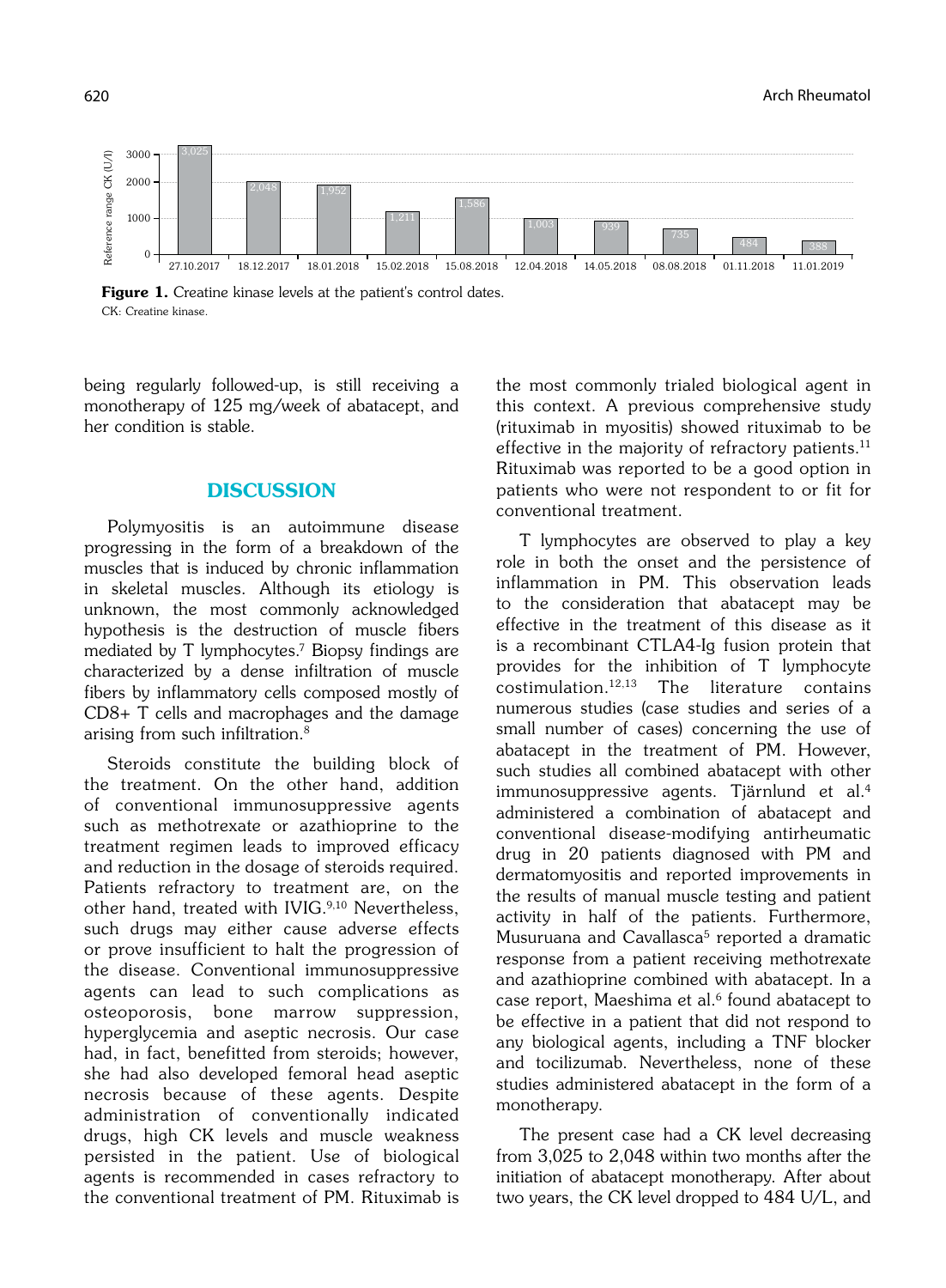muscle strength was restored to normal levels. A good response to treatment was secured in two to four months in studies combining abatacept with another drug. Despite the late response observed with the present case, the monotherapy helped us avoid potential adverse effects that could have been caused by a combination of drugs.

Most patients with PM respond to methotrexate; however, this agent should be avoided in patients that have interstitial lung disease and test positive for anti-Jo-1 antibodies due to its possible result of pulmonary fibrosis.14,15 Previous studies report beneficial effects of azathioprine,<sup>16</sup> IVIG,<sup>17</sup> mycophenolate mofetil,<sup>18</sup> TNF- $\alpha$  blockers<sup>19</sup> and plasmapheresis.20

The preferred management of PM has traditionally been with corticosteroids; however, some patients require adjunctive immunosuppressive agents because of insufficient response to glucocorticoids. The administration of abatacept monotherapy in patients with PM may be considered as a treatment option because it allows for monotherapy in patients with PM that cannot be managed with biological or other immunsupressive agents and develop adverse effects because of corticosteroids.

In conclusion, abatacept monotherapy can safely be used in patients with PM that do not respond to conventional treatment or develop treatment-related complications, with due consideration given to the pathogenesis of the disease and the action mechanism of the agent. There is a need for further comprehensive studies with large sample sizes to better evaluate the efficacy of abatacept monotherapy in PM.

#### Declaration of conflicting interests

The authors declared no conflicts of interest with respect to the authorship and/or publication of this article.

#### Funding

The authors received no financial support for the research and/or authorship of this article.

### REFERENCES

1. Ernste FC, Reed AM. Idiopathic inflammatory myopathies: current trends in pathogenesis, clinical features, and up-to-date treatment recommendations. Mayo Clin Proc 2013;88:83-105.

- 2. Dalakas MC, Hohlfeld R. Polymyositis and dermatomyositis. Lancet 2003;362:971-82.
- 3. Kerola AM, Kauppi MJ. Abatacept as a successful therapy for myositis-a case-based review. Clin Rheumatol 2015;34:609-12.
- 4. Tjärnlund A, Tang Q, Wick C, Dastmalchi M, Mann H, Tomasová Studynková J, et al. Abatacept in the treatment of adult dermatomyositis and polymyositis: a randomised, phase IIb treatment delayed-start trial. Ann Rheum Dis 2018;77:55-62.
- 5. Musuruana JL, Cavallasca JA. Abatacept for treatment of refractory polymyositis. Joint Bone Spine 2011;78:431-2.
- 6. Maeshima K, Kiyonaga Y, Imada C, Iwakura M, Hamasaki H, Haranaka M, et al. Successful treatment of refractory anti-signal recognition particle myopathy using abatacept. Rheumatology (Oxford) 2014;53:379-80.
- 7. Grundtman C, Lundberg IE. Pathogenesis of idiopathic inflammatory myopathies. Curr Rheumatol Rep 2006;8:188-95.
- Mammen AL. Dermatomyositis and polymyositis: Clinical presentation, autoantibodies, and pathogenesis. Ann N Y Acad Sci 2010;1184:134-53.
- 9. Aggarwal R, Oddis CV. Therapeutic advances in myositis. Curr Opin Rheumatol 2012;24:635-41.
- 10. Carstens PO, Schmidt J. Diagnosis, pathogenesis and treatment of myositis: recent advances. Clin Exp Immunol 2014;175:349-58.
- 11. Oddis CV, Reed AM, Aggarwal R, Rider LG, Ascherman DP, Levesque MC, et al. Rituximab in the treatment of refractory adult and juvenile dermatomyositis and adult polymyositis: a randomized, placebo-phase trial. Arthritis Rheum 2013;65:314-24.
- 12. Iannone F, Lapadula G. The inhibitor of costimulation of T cells: abatacept. J Rheumatol Suppl 2012;Suppl 89:100-2.
- 13. Lundberg IE, Vencovsky J, Alexanderson H. Therapy of myositis: biological and physical. Curr Opin Rheumatol 2014;26:704-11.
- 14. Amato AA, Barohn RJ. Evaluation and treatment of inflammatory myopathies. J Neurol Neurosurg Psychiatry 2009;80:1060-8.
- 15. Catoggio LJ, Managemant of inflammatory muscle disease. In: Hochberg MC, Silman AJ, Slomen JS, Weinblatt ME, Weisman MH, editors. Rheumatology. Philadelphia: Mosby (Elsevier); 2007. p. 1461-8.
- 16. Bunch TW. Prednisone and azathioprine for polymyositis: long-term followup. Arthritis Rheum 1981;24:45-8.
- 17. Dalakas MC, Illa I, Dambrosia JM, Soueidan SA, Stein DP, Otero C, et al. A controlled trial of high-dose intravenous immune globulin infusions as treatment for dermatomyositis. N Engl J Med 1993;329:1993-2000.
- 18. Majithia V, Harisdangkul V. Mycophenolate mofetil (CellCept): an alternative therapy for autoimmune inflammatory myopathy. Rheumatology (Oxford) 2005;44:386-9.